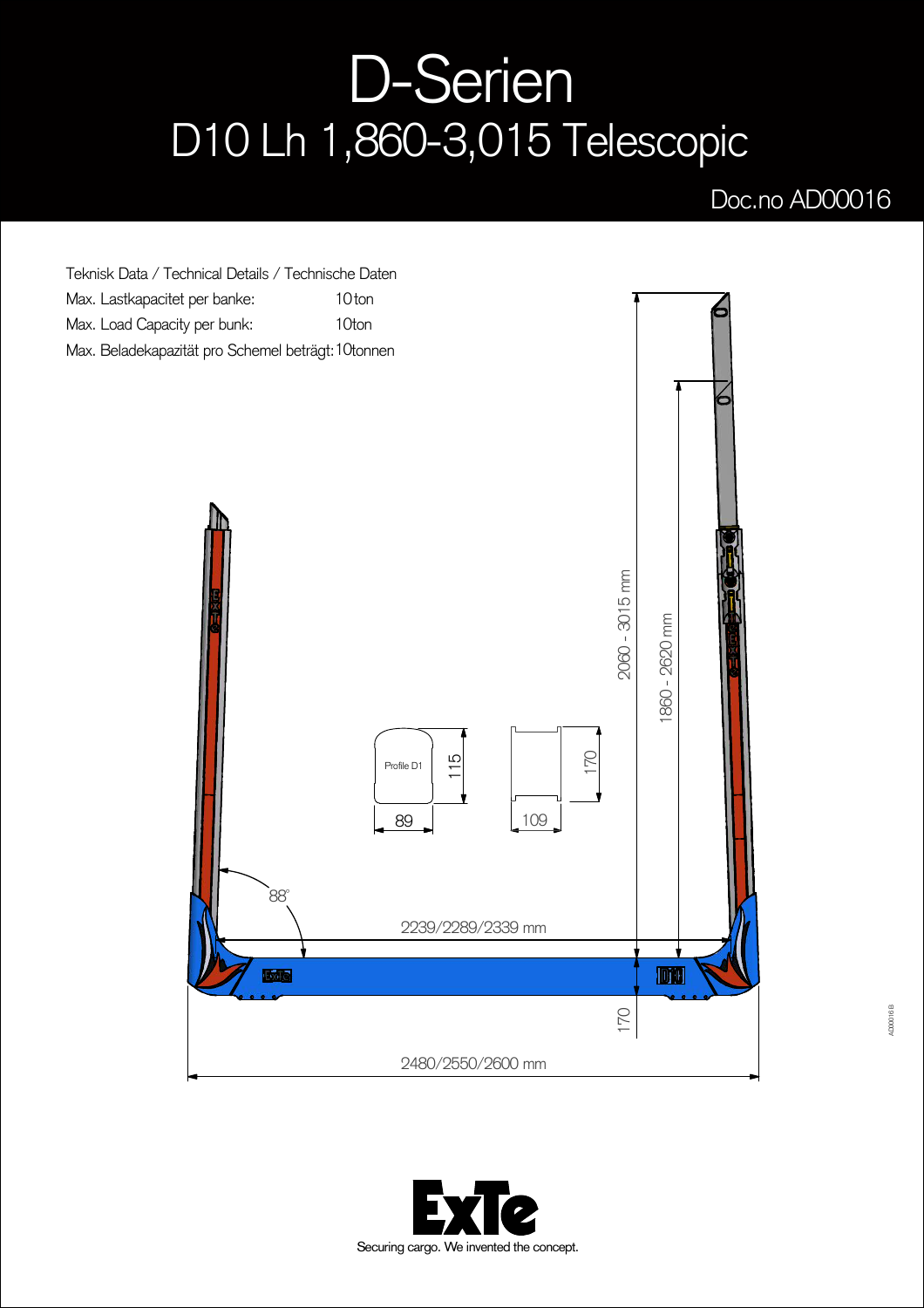

| Pos. | Part.no | Pcs | Benämning                         | Description | Bezeichnung   | Weight* |
|------|---------|-----|-----------------------------------|-------------|---------------|---------|
|      | 810408  |     | Stomme D10 2.48                   | Bolster     | Schemelkörper | 65,9 kg |
|      | 810405  |     | Stomme D10 2.55                   | Bolster     | Schemelkörper | 67,4 kg |
|      | 810400  |     | Stomme D <sub>10</sub> 2.60       | Bolster     | Schemelkörper | 70,6 kg |
|      | 810196  |     | Låselement D-Profil               | Wedge kit   | Keil          | $,2$ kg |
|      | 810255  |     | Stake D1 T10 2020-2780 Telescopic | Stake       | Kunge         | 31,7 kg |
|      | 802733  |     | Stake D1 T10 2220-3175 Telescopic | Stake       | Runge         | 34,8 kg |

| A mm           | B mml         | C mm         |       |               | D mm $E1$ m3 $E2$ m3 $E3$ m3 |               |
|----------------|---------------|--------------|-------|---------------|------------------------------|---------------|
| Loading height | Length        | Total Height | Depth | F 9915        |                              | F 2285 F 2335 |
| 2060/3015      | 2220/<br>3175 | 2230/3185    | 158   | 4.56/6.<br>68 | 4.71/6.<br>89                | 4.81/7.       |
| 1860/2615      | 2020/<br>2775 | 2030/2785    | 158   | 4.12/5        | 4,25/5<br>98                 | 4.34/6.       |
| 2360/3215      | 2520/<br>3375 | 2530/3385    | 158   | 5.22/<br>19   | 5.39/7<br>34                 | 5.51/7.       |

ExTe förbehåller sig rätten att göra ändringar i specifikationer och<br>annan information i detta dokument utan förhandsinformation.

ExTe reserves the right to make changes in specifications and other information contained in this document without prior notice.

ExTe behält sich das Recht vor, Änderungen an Spezifikationen und anderen<br>Informationen in diesem Dokument ohne vorherige Ankündigung vorzunehmen.





\* Teoretiska

AD00016 B

\* Theoretical

\* Theoretisch

ExTe Fabriks AB, SE-820 62 Färila Sweden. Tel: +46 (0)651 175 00. E-mail: info@exte.se www.exte.se